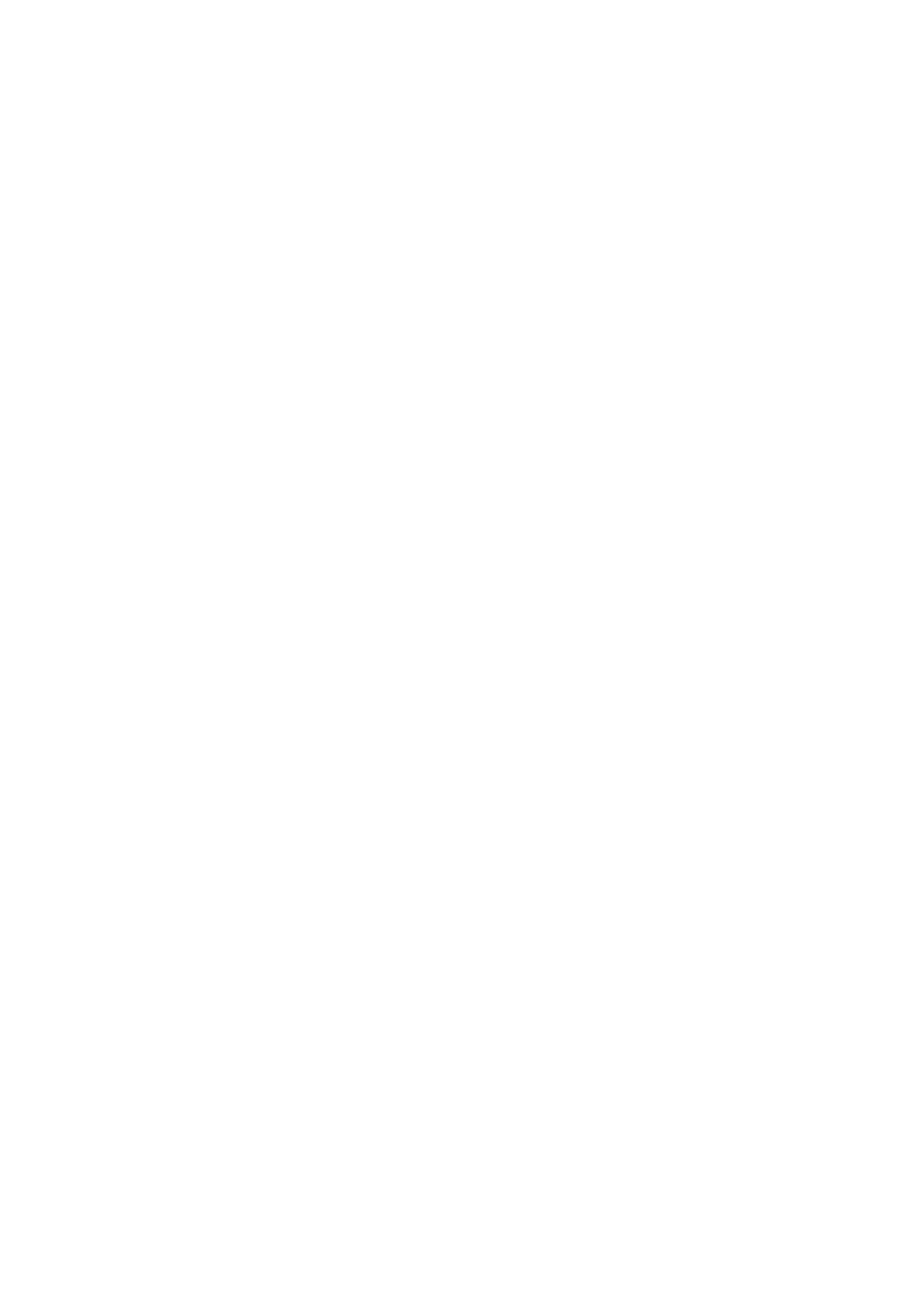# Approximated EU GHG inventory: proxy GHG estimates for 2012



**European Environment Agency**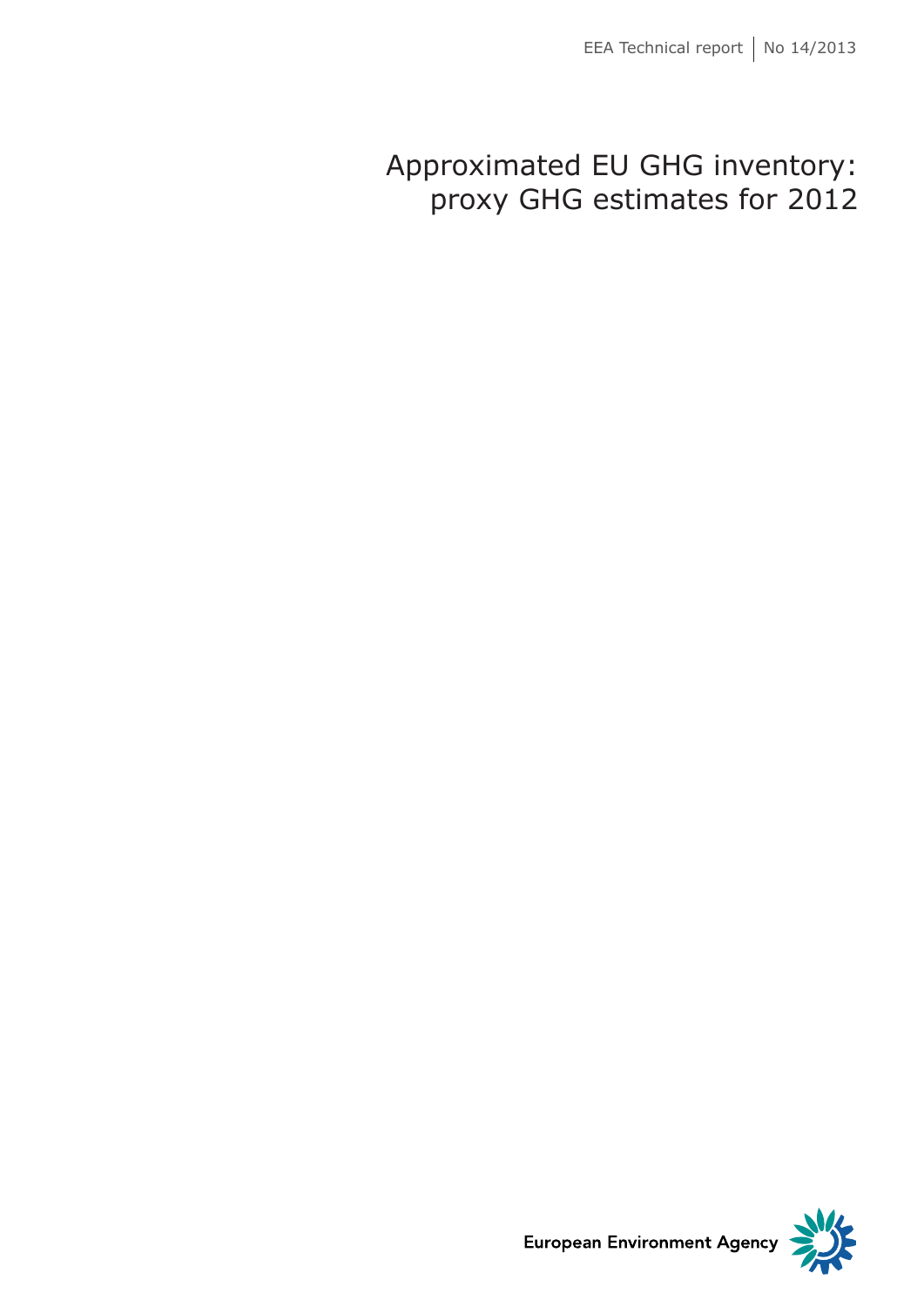Cover design: EEA Cover photo: © Pawel Kazmierczyk Layout: EEA/Pia Schmidt

#### **Legal notice**

The contents of this publication do not necessarily reflect the official opinions of the European Commission or other institutions of the European Union. Neither the European Environment Agency nor any person or company acting on behalf of the Agency is responsible for the use that may be made of the information contained in this report.

#### **Copyright notice**

© European Environment Agency, 2013 Reproduction is authorised, provided the source is acknowledged, save where otherwise stated.

Information about the European Union is available on the Internet. It can be accessed through the Europa server (www.europa.eu).

Luxembourg: Publications Office of the European Union, 2013

ISBN 978-92-9213-407-5 ISSN 1725-2237 doi:10.2800/9304

#### **Contact persons**

Ricardo Fernandez European Environment Agency (EEA) [Ricardo.fernandez@eea.europa.eu](mailto:Ricardo.fernandez@eea.europa.eu)

Anke Herold Oeko Institut — EEA's European Topic Centre on Air Pollution and Climate Change Mitigation (ETC/ACM) [a.herold@oeko.de](mailto:a.herold@oeko.de)

European Environment Agency Kongens Nytorv 6 1050 Copenhagen K Denmark Tel.: +45 33 36 71 00 Fax: +45 33 36 71 99 Web: [eea.europa.eu](http://www.eea.europa.eu) Enquiries: [eea.europa.eu/enquiries](http://www.eea.europa.eu/enquiries)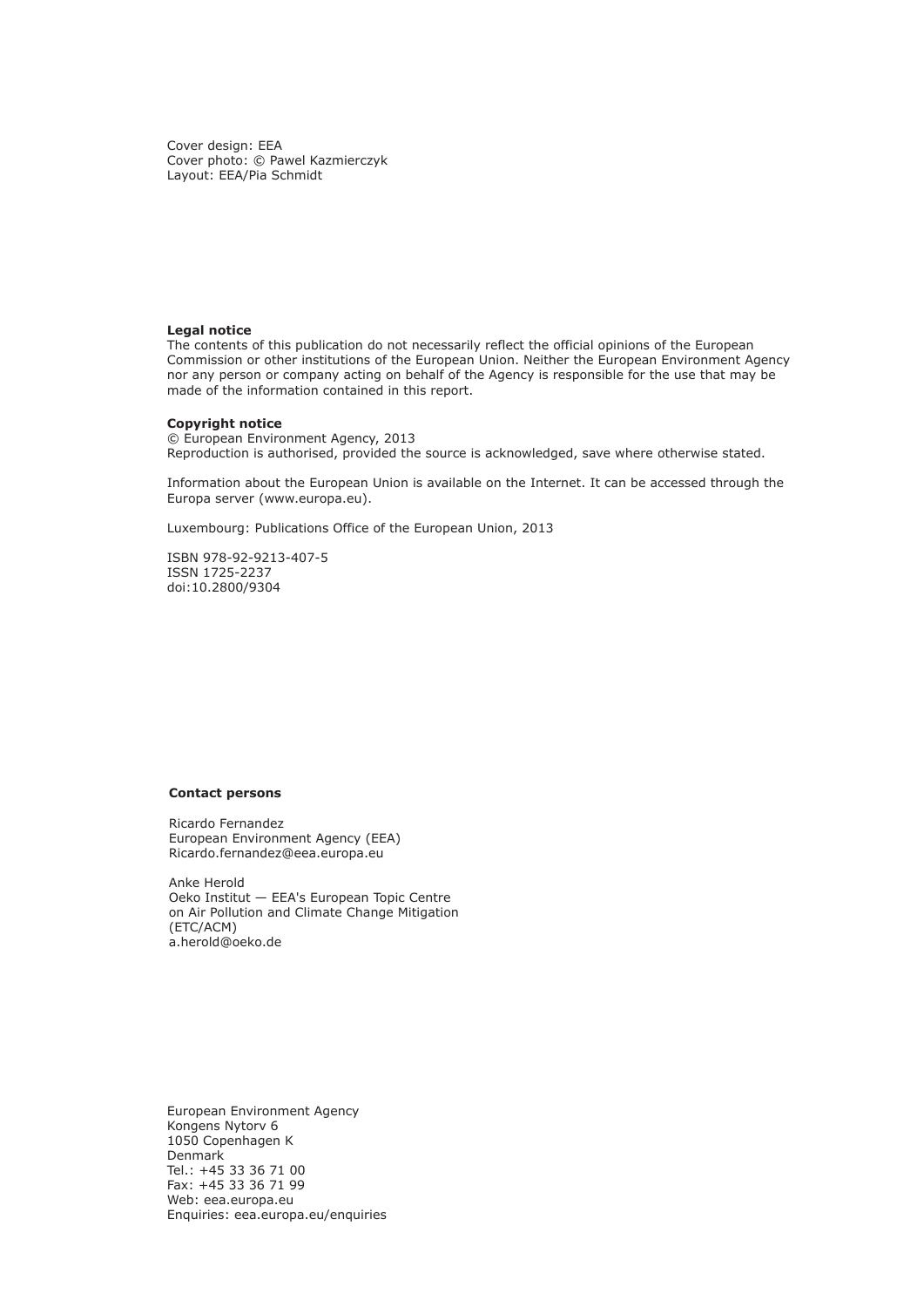| Change in GHG emissions in the period 2011-2012 at Member State level 9 |  |
|-------------------------------------------------------------------------|--|
|                                                                         |  |
|                                                                         |  |

# **The full report and annexes are available at:**

**[http://www.eea.europa.eu/publications/approximated-EU-ghg-inventory-2012](http://www.eea.europa.eu/publications/approximated-eu-ghg-inventory-2012)**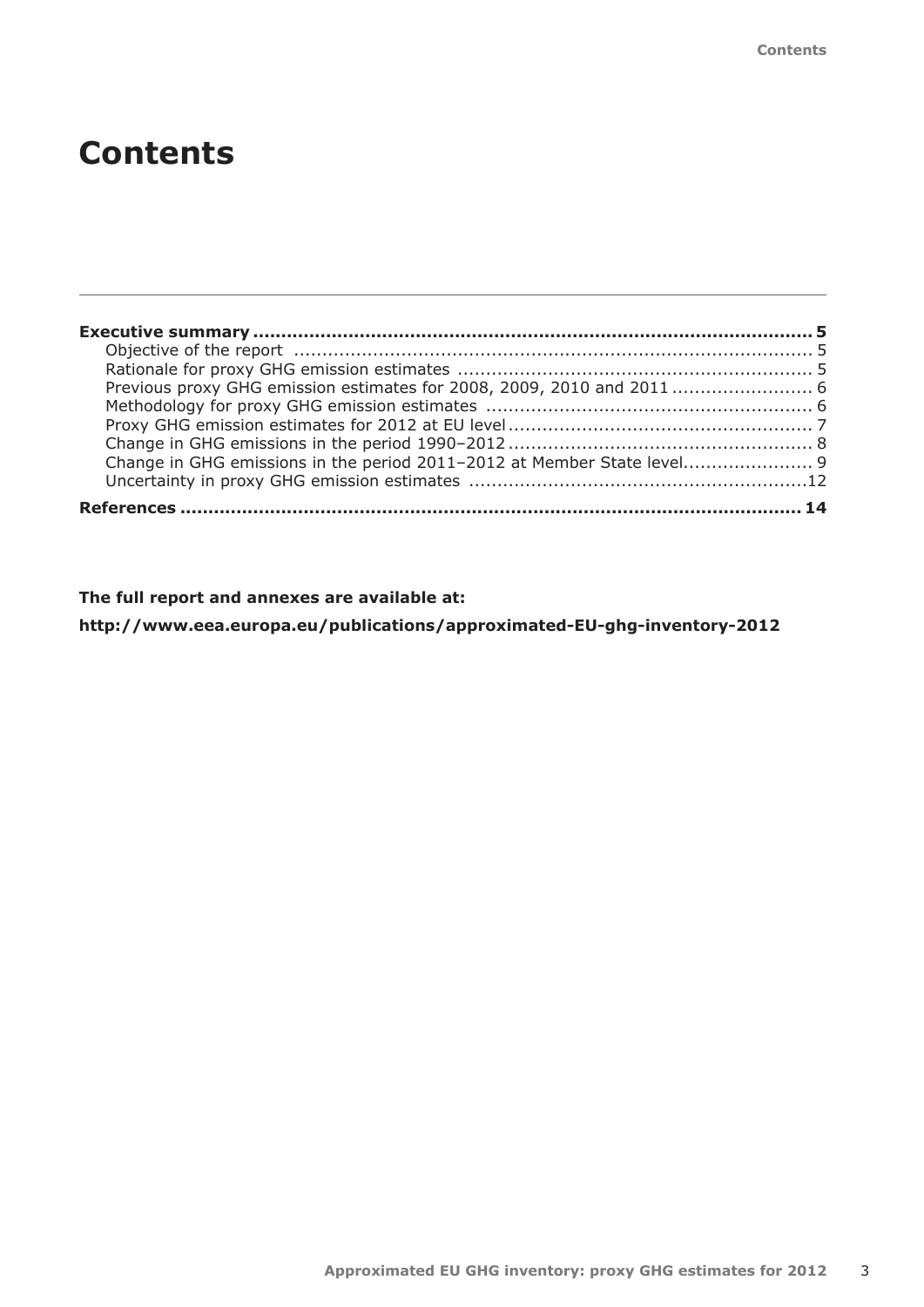#### **Note to the reader:**

Estonia corrected its energy statistics in September and emissions in non-ETS sectors appear to be overestimated in the current report as a result. The EEA has not been able to incorporate Estonia's late data revision in the Proxy GHG estimates.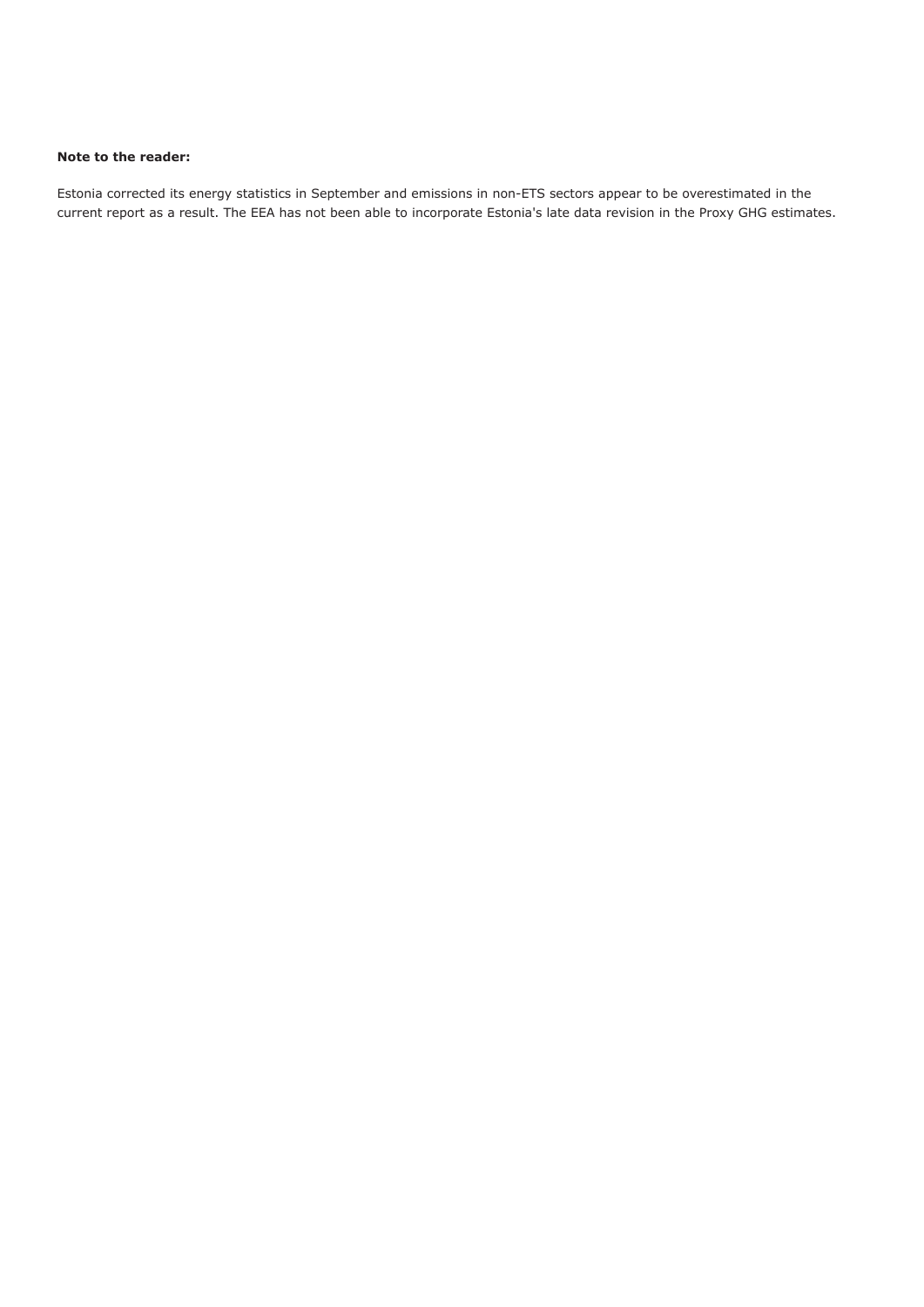# <span id="page-6-0"></span>**Executive summary**

## **Objective of the report**

This report provides approximated estimates of greenhouse gas (GHG) emissions in the EU‑15 and EU‑28 for the year 2012. They are also referred to as 'proxy' estimates in this report, and they are based on incomplete activity and/or emissions data at country level. The EU proxy estimates include Croatia for the first time. The official submission of 2012 data to the United Nations Framework Convention on Climate Change (UNFCCC) will occur in 2014.

In recent years, the EEA and its European Topic Centre on Air Pollution and Climate Change Mitigation have developed a methodology to estimate GHG emissions using a 'bottom‑up' approach. This 'bottom‑up' approach is used in this report. It uses data (or estimates) for individual countries, sectors and gases to derive EU GHG estimates for the preceding year (also known as 't‑minus‑1'). For transparency, this report shows the country-level GHG estimates from which the EU estimates have been derived. The 2012 estimates are based on the latest activity data available at country level, and these estimates assume no change in emission factors or methodologies as compared to the official 2013 submissions to UNFCCC (which relate to emissions in 2011).

The data and estimates used in this report have mostly been compiled by the EEA's European Topic Centre on Air Pollution and Climate Change Mitigation and are shown in Annex II of the full report. However, some EU Member States also estimate and publish their own proxy estimates of GHG emissions for the preceding year. Where such estimates exist they are clearly referenced in this report in order to ensure complete transparency regarding the different GHG estimates available. EU Member States' own proxy estimates were also used for quality assurance and quality control of the EEA's GHG proxy estimates for 2012.

Finally, the EEA has also used the proxy estimates of 2012 GHG emissions produced by EEA member countries to assess progress towards the Kyoto

targets in its annual trends and projections report (due to be published alongside the present report). In that report, the EEA's own proxy estimates for 2012 were only used for countries that lack their own estimates to track progress towards national and EU targets.

## **Rationale for proxy GHG emission estimates**

The European Union (EU), as a Party to the UNFCCC, reports annually on GHG inventories within the area covered by its Member States (i.e. emissions occurring within its territory). National GHG inventories for EU Member States are only available with a delay of one and a half years. Inventories submitted on 15 April of the year t therefore include data up to the year t‑minus‑2. For example, the data submitted on 15 April 2013 included data covering all of 2011, but not 2012.

The latest official EU data available (1990–2011) covering all countries, sectors and gases were released on 30 May 2013 (EEA, 2013a) in connection with the annual submission of the EU GHG inventory to the UNFCCC (EEA, 2013b). The inventory data include GHG emissions not controlled by the Montreal Protocol — both from sectors covered by the EU Emission Trading Scheme (ETS) and from non‑trading sectors. However, whereas UNFCCC emissions run on a year t-minus-2 timeline, Kyoto registries and EU ETS information are available on a year t-minus-1 timeline. Verified EU ETS emissions are therefore already available for 2012 (EEA, 2013b).

There are clear advantages in generating proxy GHG estimates for all sectors. Under the Kyoto Protocol, the EU‑15 took on a common commitment to reduce emissions by 8 % between 2008 and 2012 compared to emissions in the base year. Total emissions from sectors included in the EU ETS are capped for the period 2008–2012, meaning that EU compliance with the Kyoto targets will be largely determined by the performance of non‑ETS sectors, i.e. those sectors for which data are only available on a t-minus-2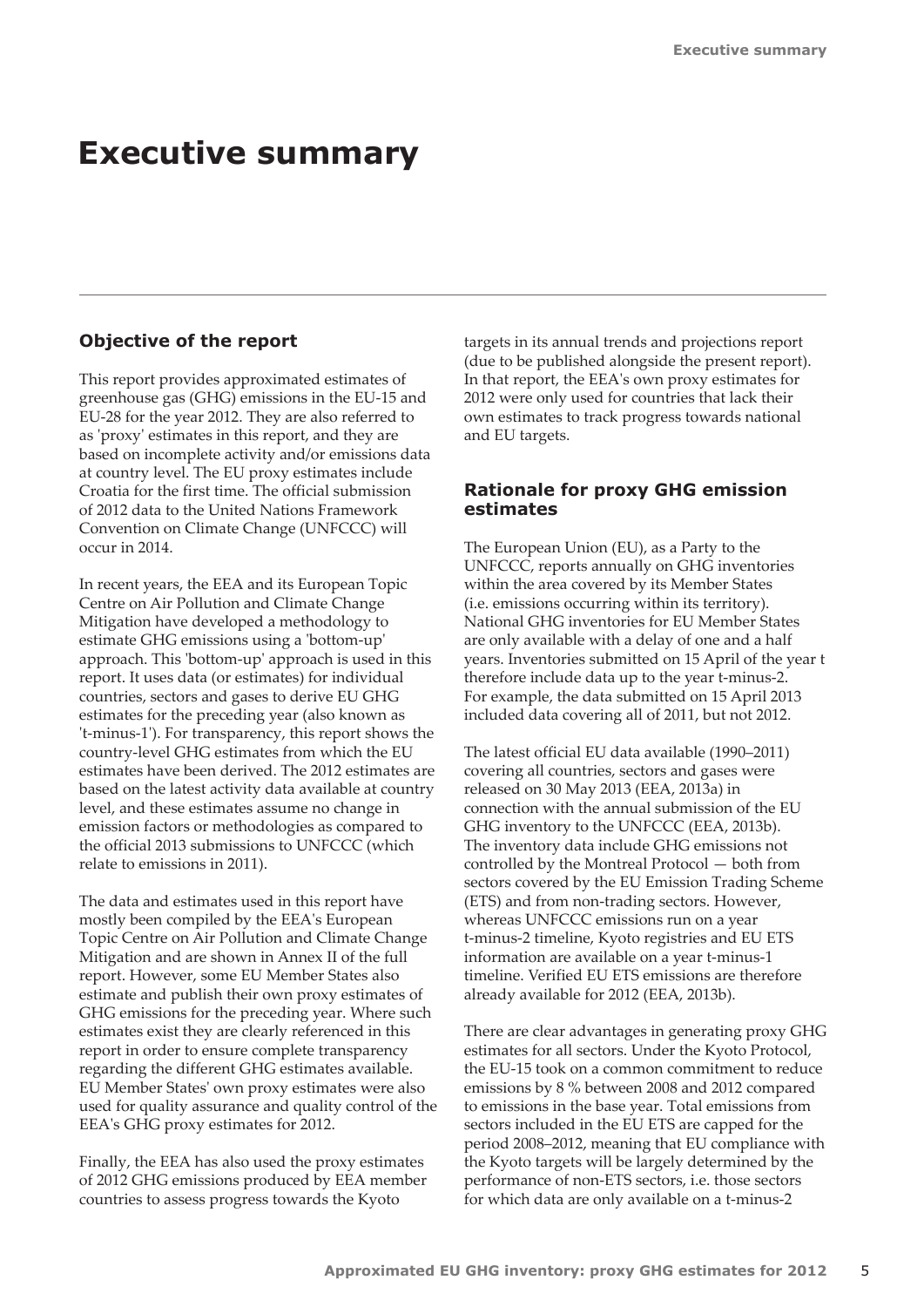<span id="page-7-0"></span>timeline. A proxy estimate of the previous year's emissions can therefore improve tracking and analysis of progress towards Kyoto targets, as is done in the annual EEA report on greenhouse gas emission trends and projections in Europe. Member States seeking to determine whether they need to use Kyoto's flexible mechanisms to achieve their targets also benefit from access to proxy data.

In addition, the EU's 2009 Climate and Energy Package encourages both the trading and non‑trading sectors to run on similar timelines. The Package is the EU's first step in its commitment to limit the global average temperature increase to no more than 2 °C above pre-industrial levels. In order to achieve this commitment, Member States agreed to reduce total EU GHG emissions in 2020 by 20 % compared to 1990 (and to achieve a reduction of 21 % for ETS sectors by 2005, as well as a reduction of 10 %, with country-specific targets, for non‑ETS sectors compared to 2005). As with Kyoto, meeting the 2020 national targets will largely be determined by how countries reduce emissions in the non-trading sectors. Proxy GHG estimates can therefore help track progress towards the EU and national targets for 2020.

Publishing a proxy GHG emissions report also fulfils the goals of the 'Beyond GDP' process (EU, 2011), which encourages authorities to produce data on the environment with the same frequency and timeliness as they produce data on the economy.

# **Previous proxy GHG emission estimates for 2008, 2009, 2010 and 2011**

At the end of August 2009, the EEA published its first proxy estimates of total greenhouse gas emissions in 2008 (EEA, 2009). The actual reduction in greenhouse gas emissions in 2008, as officially reported to the UNFCCC in 2010, was within the 'confidence interval' of the EEA's mean proxy estimates for the EU‑15 and the EU‑27, indicating that our proxy estimates were relatively accurate.

In 2010, 2011, and 2012, the EEA continued to publish its proxy emission estimates for 2009, 2010 and 2011 respectively (EEA, 2010, 2011 and 2012). Just as was the case with our first proxy estimates, the EEA's proxy estimates for the EU‑15 and the EU‑27 were accurate for 2009 and 2010, with subsequent official UNFCCC emissions falling within the expected range of uncertainty. For the proxy inventory for the year 2011, the

EEA underestimated the emissions decline at EU level compared to the official data submitted to UNFCCCC in 2013. One of the key reasons for this underestimate was that we compiled our estimates without a complete energy balance by final uses, a problem that mainly affected our knowledge of the consumption of heat in the residential and commercial sectors. This has been taken into account in the uncertainty estimates of this year's prediction.

The main factors explaining the change in emissions in 2011 compared to 2010 were further analysed in the 2013 EU GHG inventory submitted to the UNFCCC and in the underpinning analysis paper 'Why did greenhouse gas emissions decrease in the EU in 2011?' (EEA, 2013b).

# **Methodology for proxy GHG emission estimates**

The present report sets out the estimated GHG emissions for 2012 for the EU Member States, the EU‑15 and the EU‑28 based on data sources that were published by mid-July of 2013. The estimates cover total GHG emissions as reported under the Kyoto Protocol and the UNFCCC excluding the land use, land-use change and forestry (LULUCF) sector.

Estimates are made for all major source categories in all sectors. For the most important source categories, data sources with updated activity or emissions data for the year t-minus-1 were identified and used to calculate emissions. For source categories for which no international datasets with updated activity data exist or which are too complex for such an approach, emissions were extrapolated from past trends (linear extrapolation), or emissions from the previous year were kept constant if historic data did not show a clear trend. On this basis, a detailed bottom‑up approach was developed covering the full scope of emissions included in a GHG inventory submission.

The EEA estimates are based on publicly available datasets at the national, European and international levels. These datasets are disaggregated by major source categories in all sectors reported under the UNFCCC and the Kyoto Protocol. Some countries provided and/or published their own proxy greenhouse gas estimates (Austria, Belgium, Croatia, Denmark, Finland, France, Germany, Greece, Ireland, Italy, Luxembourg, Malta, the Netherlands, Poland, Spain, Slovenia, Sweden, the United Kingdom, Norway and Switzerland). Where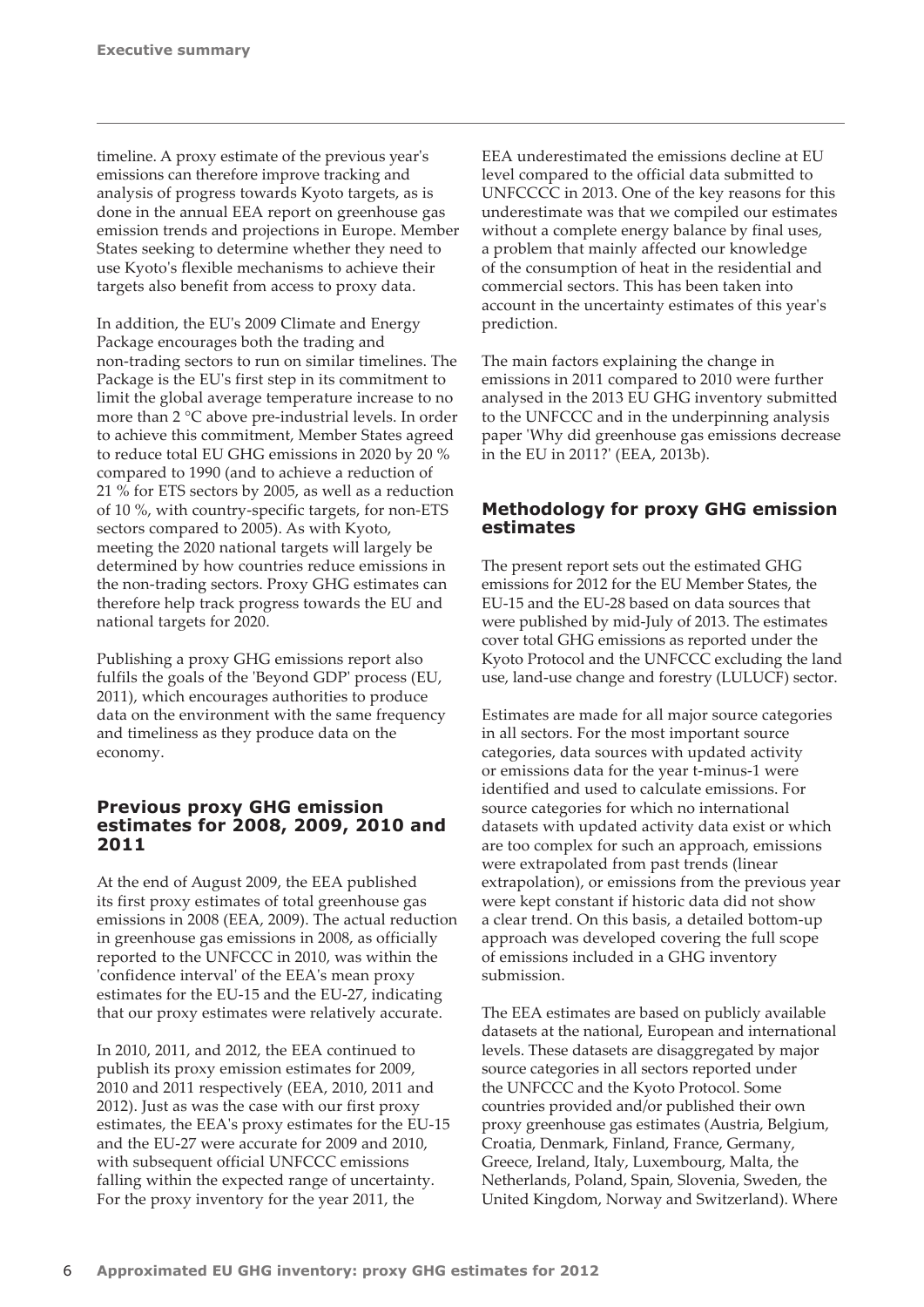<span id="page-8-0"></span>relevant, the EEA also used these estimates to assess current progress in relation to greenhouse gas emission targets and to verify its own calculations.

## **Proxy GHG emission estimates for 2012 at EU level**

The 2012 EEA estimates indicate that EU greenhouse gas emissions continued to decrease slightly between 2011 and 2012, although by less than the decrease in emissions between 2010 and 2011. Compared to the 2011 official emissions published earlier this year, the fall in total greenhouse gas emissions (without LULUCF) between 2011 and 2012 is estimated to be  $-9.2$  Mt CO<sub>2</sub>-equivalent or a decline of 0.3 % (uncertainty +/– 1.7 %) for the EU‑15. For the EU‑28, the decline (also without LULUCF) is estimated at  $42.6$  Mt CO<sub>2</sub>-equivalent or  $0.9\%$  (uncertainty  $+/- 2.3\%$ ). The greenhouse gas emissions for the new EU Member States in 2012 (EU-13) decreased by  $-3.8$  % compared to the previous year. Based on these proxy estimates, total EU‑15 emissions in 2012 would be 14.9 % below the 1990 level and 15.1 % below base-year level. For the EU‑28, total GHG emissions in 2012 are estimated to be 19 % below 1990 emissions.

The small emission decrease for the EU‑28 came along with economic recession across the EU

between 2011 and 2012. Gross Domestic Product (GDP) decreased by  $-0.3$  % for the EU-28 in this period. Total GHG emissions are expected to decrease by 0.9 % in 2012 in EU‑28. Notwithstanding economic developments in specific sectors and countries, there was no apparent correlation between GDP and GHG emissions in the EU in 2012, although emissions did not increase significantly in any MS where GDP was negative (see Figure ES.0).

The winter in Europe was generally colder in 2012 than it was in 2011 (see Figure ES.0). This led to higher heating demand and higher emissions from the residential and commercial sectors. However, higher residential emissions did not offset much lower emissions in other combustion sectors, and as a result, total fossil fuel emissions decreased for the EU as a whole.

Between 2011 and 2012 emission reductions in the EU-15 were greater for the installations covered by the European Emissions Trading System (a decline in emissions of 0.9 %) (see Figure ES.4 at the end of this summary) than they were in the non‑ETS sectors (where emissions remained at a relatively stable level, growing by 0.1 %). In the EU‑28, the ETS sectors showed larger reductions in the same period (falling 1.9 %) compared to the non‑ETS sectors (which also saw little change, with emissions falling 0.2 %). For the new Member States (EU‑13), the

**Figure ES.0 GHG emissions, GDP growth and monthly European temperatures, changes 2011–2012** 



**Note:** GDP from DG ECFIN's Ameco database, European Commission. Average monthly land-surface temperatures from the United Kingdom's Met Office Hadley Centre, HadCRUT3 dataset.

Source: **EEA**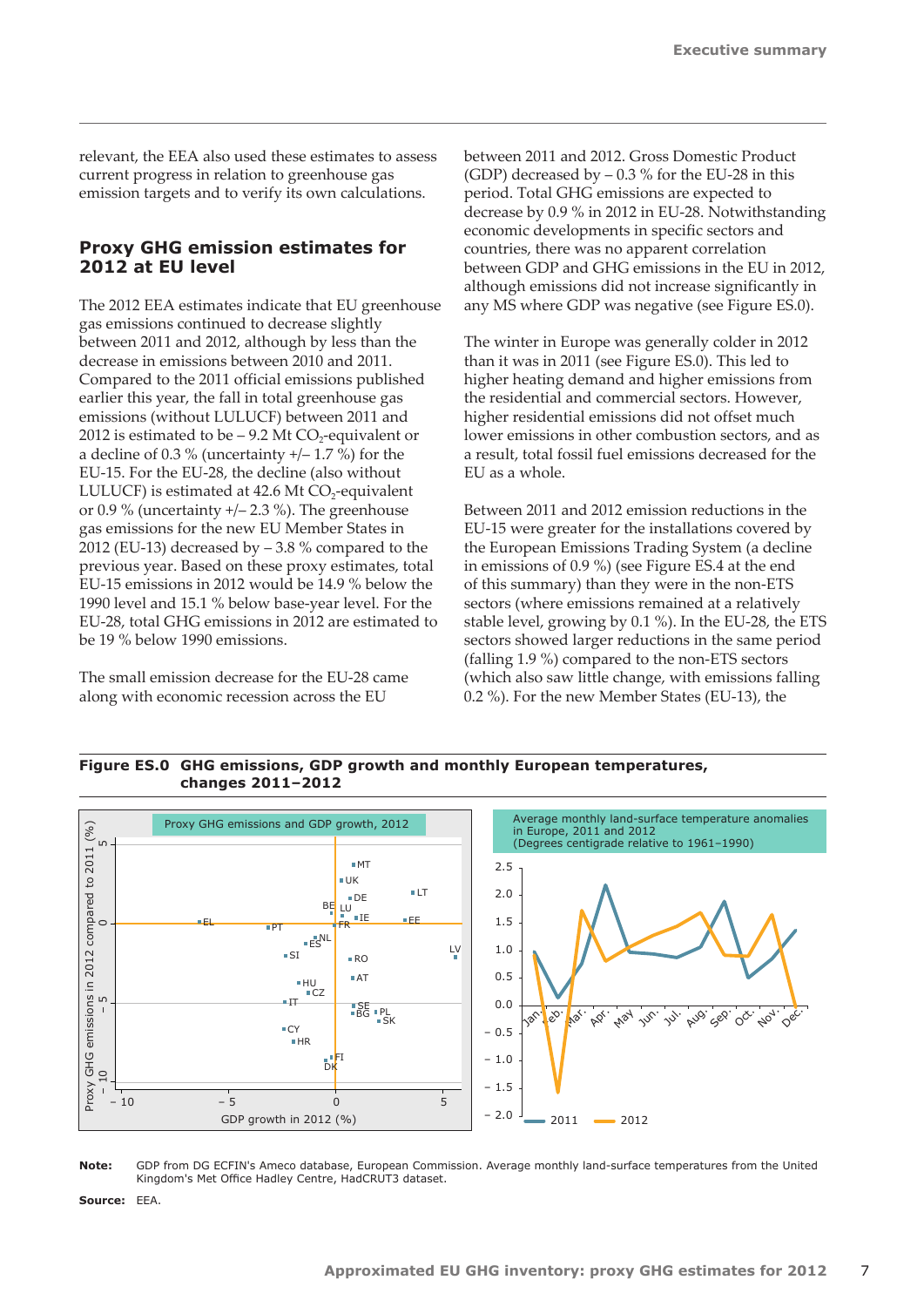<span id="page-9-0"></span>decrease in the ETS sectors between 2011 and 2012 was also greater (falling 5.3 %) than the non-ETS sectors (where emissions fell by 1.9 %).

On a sectoral basis, the greatest absolute reduction in emissions in the EU occurred in the energy sector (a broad definition that covers all fuel combustion activities including transport, domestic heating, and electricity production from combustible fuels such as coal, oil and gas), and this reduction was largely made in the new Member States. GHG emissions from the energy sector fell by – 34.4 Mt CO<sub>2</sub>-equivalent (a decline of 0.9 %) across the EU‑28 between 2011 and 2012. The decrease for the energy sector in the EU‑15 was only  $-3.1$  Mt CO<sub>2</sub>-equivalent (a decline of 0.1 %). This decrease in emissions in the energy sector reflects the decline of gross inland energy consumption in the EU‑28 in 2012. Within the energy sector, emissions decreased mostly in manufacturing industries, construction and transportation. However, emissions from the residential and commercial parts of the energy sector increased significantly because of larger heat consumption.

Based on BP data (BP, 2013), total fuel consumption in the EU fell by 2 % between 2011 and 2012 (falling by 2  $\%$  in the EU-15, and by 4  $\%$  in the new Member States), with different trends for the different fossil fuel types: natural gas consumption fell by 2 % and liquid fuel consumption fell by  $4\%$ , but consumption of coal increased by  $4\%$   $(1)$ . The decrease in oil consumption is likely to be an effect of oil prices remaining at the high levels they reached in 2011.

Electricity production from renewable sources increased by about 11 % between 2011 and 2012 in the EU, according to BP data  $(BP, 2013)$   $(2)$ . Energy production from wind and solar continued to increase strongly in 2012. The use of renewables continues to play an important role in GHG mitigation efforts by the EU and its Member States. Nuclear electricity production across the EU‑27 decreased by 3 % in 2012 compared to 2011 according to BP data.

Greenhouse gas emissions from industrial processes decreased in 2012 compared to 2011, falling by 1.4 % in the EU‑15 and by 1.6 % in the EU‑28. Emissions from mineral products fell by 6.2 % in the EU‑15 in 2012 compared to 2011, and by 5.5 % in the EU‑28 in the same period. This is consistent with the decrease in emissions from cement and lime production under the EU‑ETS in the same period, which was 6.9 % for the EU‑15 and 7.0 % for the EU‑27. Emissions released by metal production decreased in the EU-15 by 2.9 % and in the EU-28 by 1.4 % between 2011 and 2012. Emissions from chemical production remained relatively stable in the EU-15 (rising by only 0.6 % between 2011 and 2012) while decreasing (down 1.6 %) in the EU‑28.

Figure ES.1 shows the emission trend for total GHG emissions without LULUCF in EU‑15 and EU‑28 in the period 1990–2012  $(3)$ .

## **Change in GHG emissions in the period 1990–2012**

Figure ES.2 presents the estimated change in GHG emissions for each Member State between 1990 and  $2012$  (<sup>4</sup>).

Based on these 2012 estimates, total EU‑15 GHG emissions in 2012 were 14.9 % below the 1990 level and 15.1 % below base year level. For the EU‑28, total GHG emissions in 2012 are estimated to be 19.1 % below 1990 levels.

A wide range of factors and policies (climate‑related and nonclimate‑related) have contributed to the long-term decline in GHG emissions in the EU, particularly for  $CO<sub>2</sub>$ . These include improvements in energy efficiency, the shift to less carbon-intensive fossil fuels, and the strong increase in renewable energy use. Implementation of the EU's Climate and Energy Package should lead to further reductions in emissions. The direct effects of the Montreal Protocol in reducing emissions of ozone-depleting substances have also indirectly contributed to very significant reductions in emissions of some potent

<sup>(1)</sup> Whereas fuel consumption trends based on Eurostat monthly data show relatively similar trends for liquid and solid fuels than BP data, Eurostat data indicate a higher reduction in natural gas consumption in the EU (of  $-$  4 %) than BP data.

<sup>(2)</sup> Eurostat data were also analysed here, however these data were incomplete with regard to biomass consumption and solar consumption for some EU Member States and were therefore not used for the assessment of trends.

<sup>(3)</sup> This is not equivalent to the difference to base year emissions because of accounting rules such as the selection of the base year (which varies from country to country) for F-gases and the continuing recalculations of GHG inventories.

<sup>(4)</sup> The percentage change cannot be directly compared to the emission reduction obligations under the Kyoto Protocol and the Effort Sharing Decision because Member State net balances under the EU Emission Trading Scheme (ETS) need to be taken into account and the fixed base-year emissions are not identical to the latest recalculation of 1990 emissions. Furthermore, Member State use of flexible mechanisms and LULUCF activities also contribute to compliance with the Kyoto targets.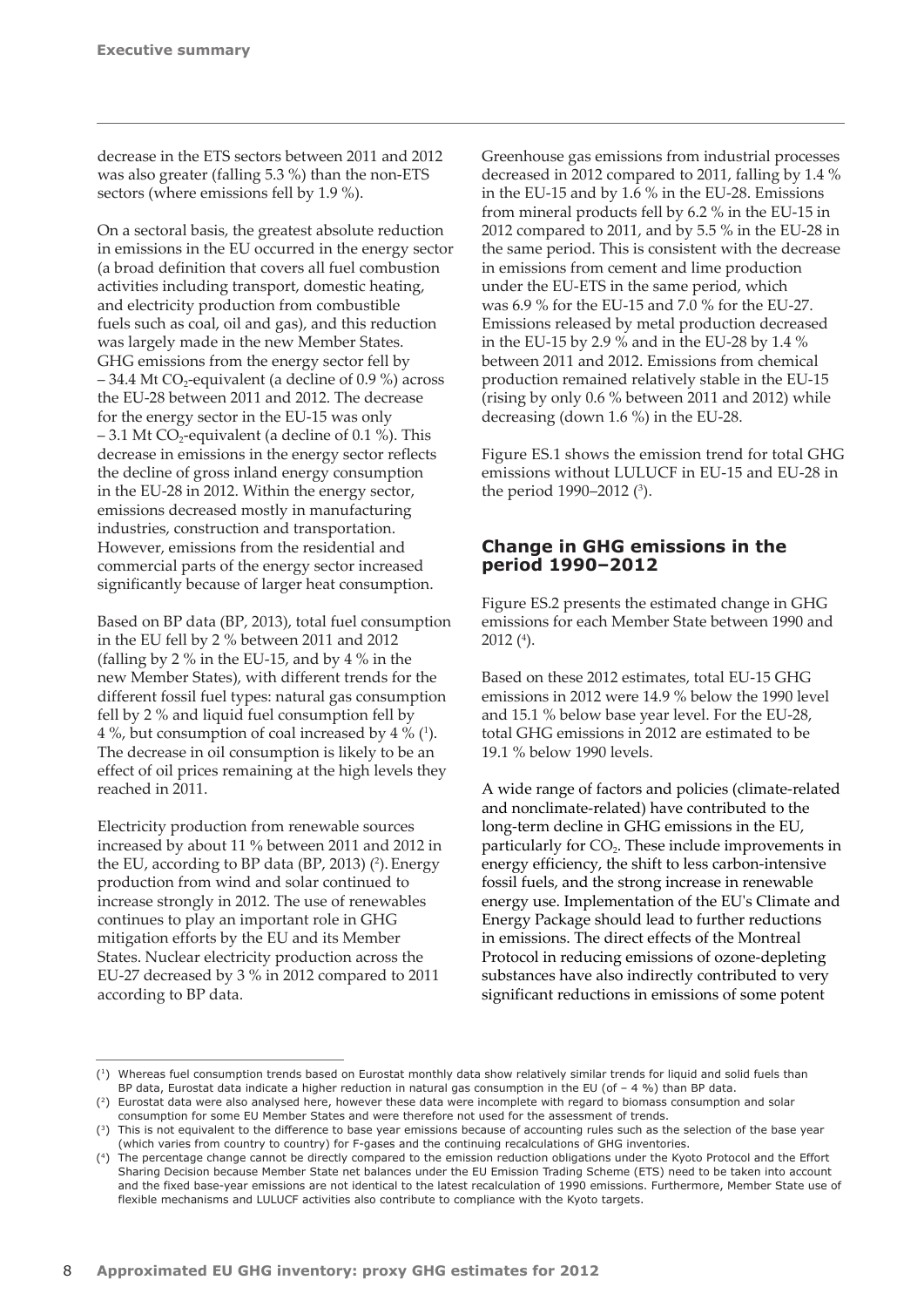

#### <span id="page-10-0"></span>**Figure ES.1 Trends in total greenhouse gas emissions excluding LULUCF in the EU-15 and the EU-27**

**Source:** EEA European Topic Centre for Air Pollution and Climate Change Mitigation (ETC/ACM), based on the 2013 EU greenhouse gas inventory submitted to the UNFCCC for the years 1990-2011 and proxy estimates for 2012.

greenhouse gases such as chlorofluorocarbons. Specific polices to reduce fluorinated gases have also slowed the growth in consumption of fluorinated gases with high global warming potential. Other EU policies such as the Nitrates Directive, the Common Agriculture Policy (CAP), and the Landfill Waste Directive have also been successful in indirectly reducing greenhouse gas emissions from non- $CO<sub>2</sub>$ gases such as methane and nitrous oxides.

### **Change in GHG emissions in the period 2011–2012 at Member State level**

As Figure ES.3 illustrates, GHG emissions decreased in 19 Member States (Italy, Poland, Czech Republic, Finland, Denmark, Bulgaria, Spain, Belgium, Slovakia, Croatia, Romania, Austria, Hungary, Sweden, Cyprus, Slovenia, Luxembourg, Latvia and Portugal). The largest absolute decrease in emissions occurred in Italy (a decline of 24.4 Mt CO<sub>2</sub>-equivalent or  $5.0\%$ compared to 2011), followed by Poland (a decline of 12.3 Mt  $CO_2$ -equivalent or 3.1 %), the Czech Republic (a decline of 5.8 Mt  $CO_2$ -equivalent or 4.4 %), Finland (a decline of 5.1 Mt  $CO_2$ -equivalent or 7.6 %) and Denmark (a decline of 3.9 Mt  $CO<sub>2</sub>$ -equivalent or 7.0 %). The largest relative fall in emissions compared to the previous year took place in Croatia (down 9.8 %), followed by Finland (down 7.6 %), Denmark (down 7.0 %), Cyprus (down 6.6 %) and Slovakia (down 6.2 %). The largest absolute growth in emissions occurred in the United Kingdom (up 17.4 Mt  $CO_2$ -equivalent or 3.1 %) and Germany (up 12.4 Mt  $CO_2$ -equivalent or 1.4 %). Chapter 1 of the main report includes explanations for some of the change in emissions by Member State.

Eighteen Member States also calculated preliminary GHG inventories (or at least some parts of the GHG emissions) for the year 2012 and made these results available to the authors of this report. Austria, Belgium, Croatia, Denmark, Germany, Finland, Ireland, Italy, Luxembourg, Malta, the Netherlands, Poland, Slovenia, Spain and Sweden estimated complete emissions in the form of CRF summary table 2, similar to the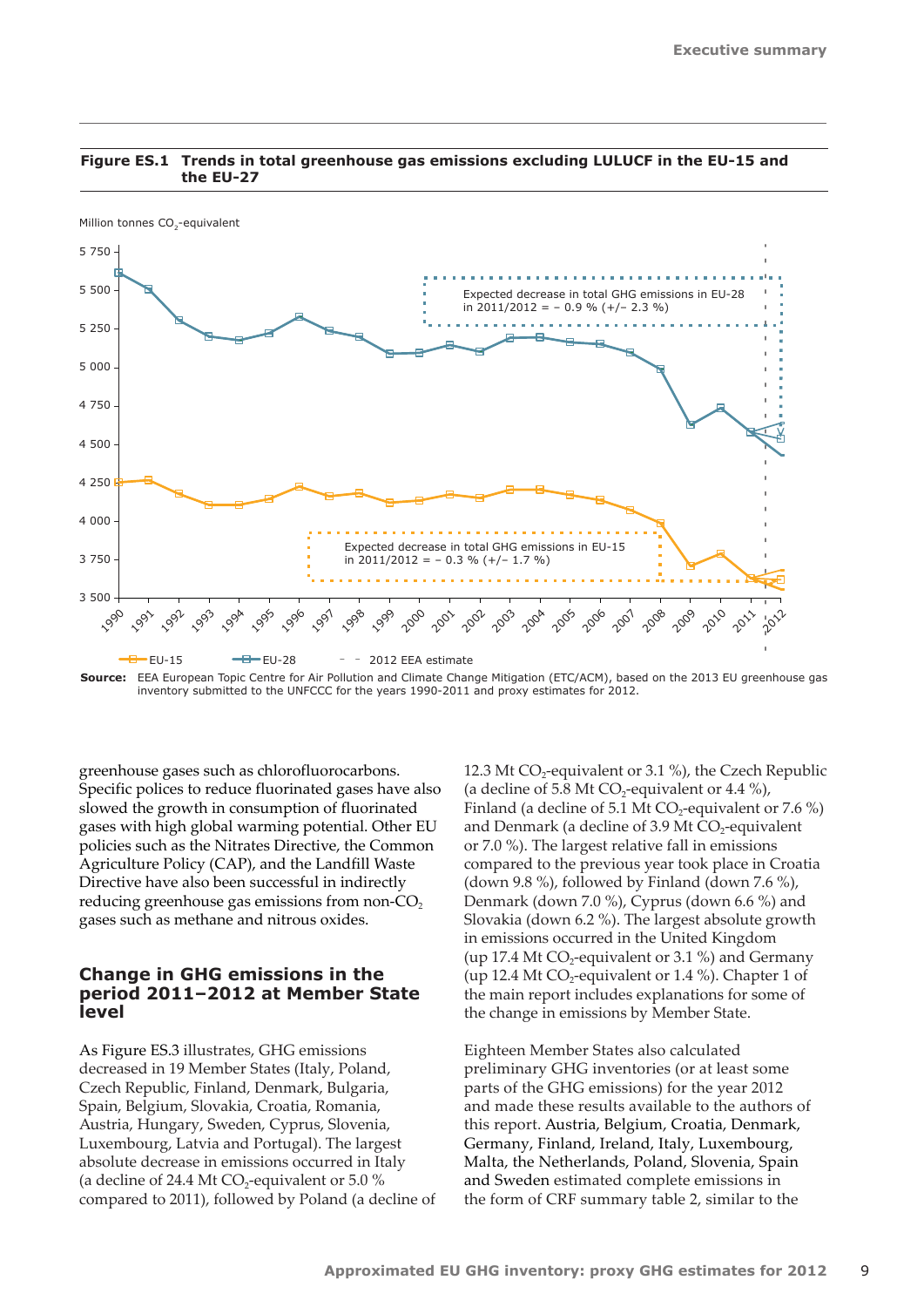

#### **Figure ES.2 Change in total GHG emissions (without LULUCF) in the EU and its Member States, 1990–2012**

**Note:** For two Member States — Denmark and the United Kingdom — inventories submitted to the UNFCCC are different to the inventories submitted under the EU Monitoring Mechanism Decision due to the fact that Kyoto inventories include non-EU territories. In the case of Denmark, this means that Greenland is included in one set of data but not in the other, and in the case of the United Kingdom, emissions from Gibraltar and the Falklands are included in one set but not in the other. The comparison in this table refers to the EC GHG inventory as consistent with the inventory submitted under the EC Monitoring Mechanism Decision.

Error bars are based on the absolute difference between last year's proxy estimates for each member state and the subsequent reported emissions, weighted by sector.

**Source:** The EEA's proxy GHG emissions are based on the 2013 EU greenhouse gas inventory to UNFCCC for 1990–2011 and on proxy estimates for 2012.

approach in this report. France, Greece, and the United Kingdom provided emission estimates for 2012 as national totals but not for all disaggregated inventory subcategories and/or not disaggregated by the different greenhouse gases.

According to the country estimates, the expected change in GHG emissions in 2012 compared to 2011 is as follows: Austria  $(-3.4\%)$ , Belgium  $(+0.7\%)$ , Croatia (– 7.5 %), Denmark (– 8.6 %), France (– 0.1 %), Germany (+ 1.6 %), Greece (+ 0.1 %), Finland (– 8.5 %), Italy (– 5.0 %), Ireland (+ 1.8 %), Luxembourg (+0.5 %), Malta (+ 3.7 %), the Netherlands  $(-0.9\%)$ , Poland  $(-5.6\%)$ , Slovenia (– 2,0 %) Spain (–1.3 %), Sweden (– 5.2 %) and the United Kingdom (+ 3.3 %).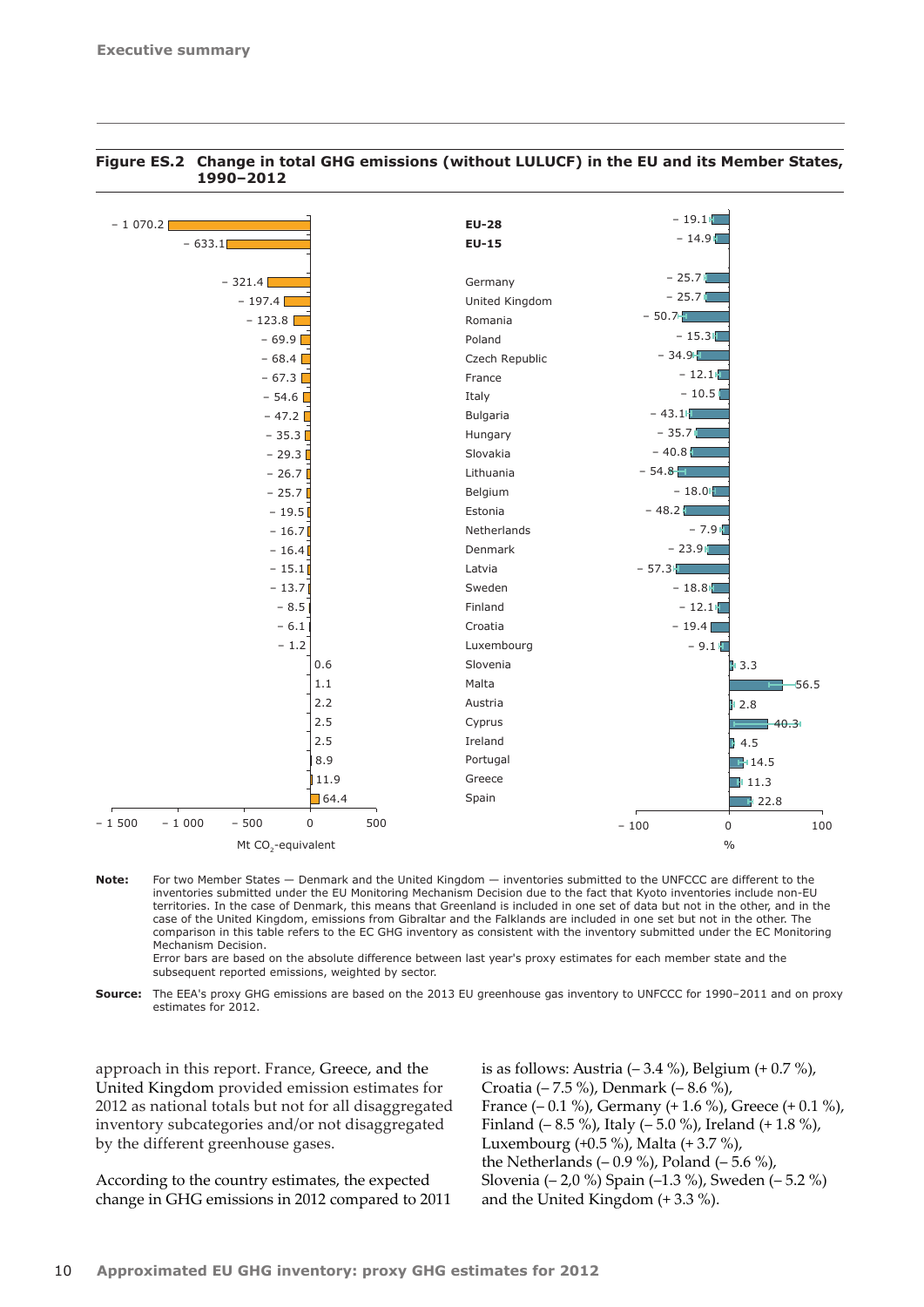

#### **Figure ES.3 Changes in total GHG emissions (without LULUCF) for the EU and its Member States, 2011–2012**

**Note:** For two Member States — Denmark and the United Kingdom — inventories submitted to the UNFCCC are different to the inventories submitted under the EU Monitoring Mechanism Decision due to the fact that Kyoto inventories include non-EU territories. In the case of Denmark, this means that Greenland is included in one set of data but not in the other, and in the case of the United Kingdom, emissions from Gibraltar and the Falklands are included in one set but not in the other. The comparison in this table refers to the EC GHG inventory as consistent with the inventory submitted under the EC Monitoring Mechanism Decision.

Error bars are based on the absolute difference between last year's proxy estimates for each member state and the subsequent reported emissions, weighted by sector.

**Source:** The EEA's proxy GHG emissions are based on the 2013 EU greenhouse gas inventory to UNFCCC for 1990–2011 and proxy y estimates for 2012.

Using the available proxy emission estimates by Member States, EU-28 emissions are expected to decrease by 1.3 % between 2011 and 2012 (compared to 0.9 % when using EEA proxy estimates only). For the EU-15, emissions would decrease by 0.4 % using available proxy estimates by MS (compared to 0.3 % when using EEA estimates).

These preliminary data estimated by Member States were very useful for QA/QC purposes of the approximated EU inventory. In general, the preliminary estimates from both sources (i.e. both EEA‑sourced proxy data and Member States' own estimates) matched well with differences smaller than  $\pm$  1–2 %, except for Belgium (where the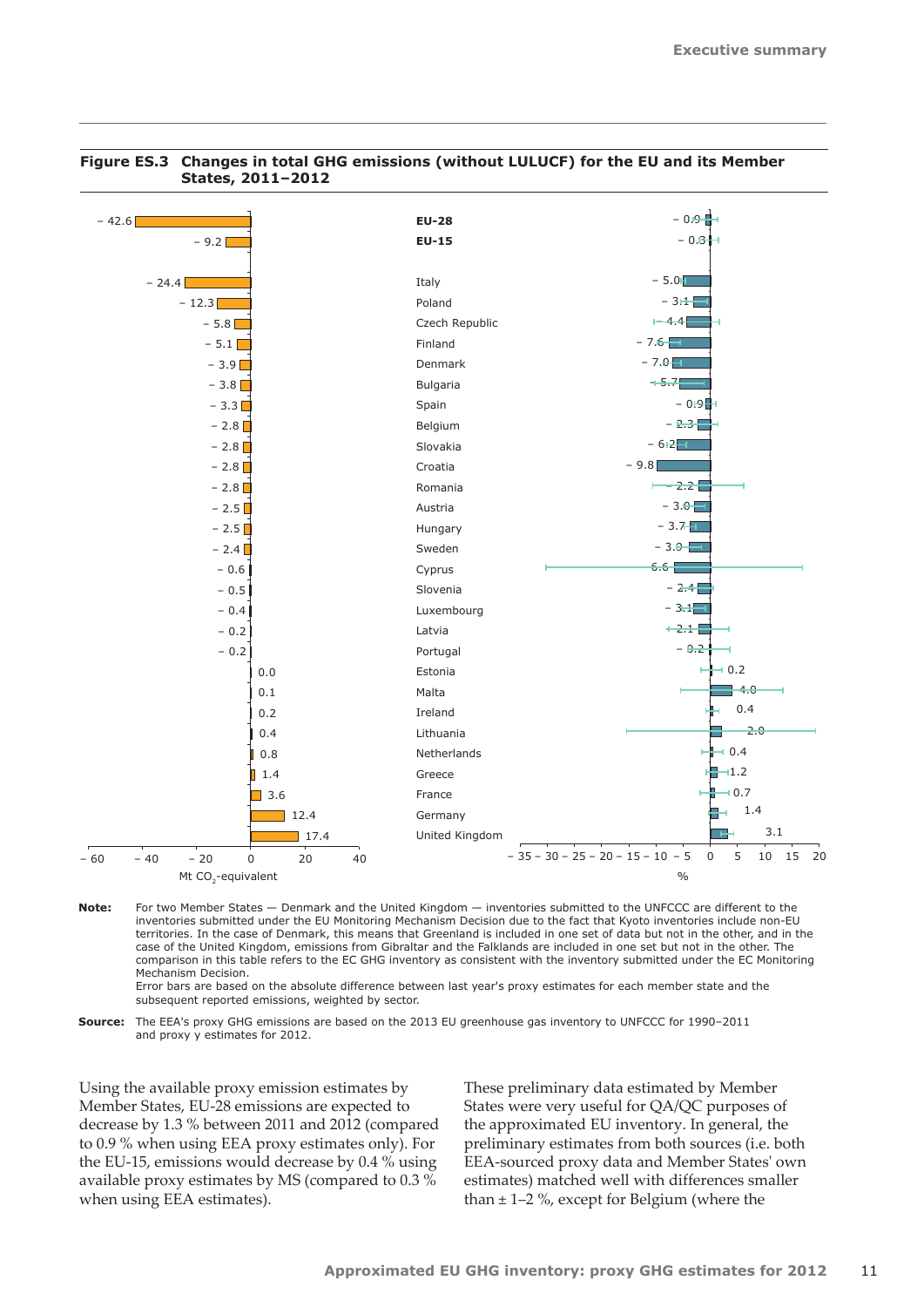<span id="page-13-0"></span>difference was – 3.1 %), Croatia (– 2.5), Luxembourg (– 3.7 %) and Poland (+ 2.6 %).

Some of these Member States published their own approximated greenhouse gas emissions for 2012, and the list below provides the links to these sources for individual EEA member countries:

## **• Austria:**

www.umweltbundesamt.at/aktuell/presse/ lastnews/news2013/news\_130809

**Finland:** [www.stat.fi/til/khki/2012/khki\\_2012\\_2013-05-](file:///C:\Users\odoherty\AppData\Local\Microsoft\Windows\Temporary%20Internet%20Files\Content.Outlook\P57D1DBU\www.stat.fi\til\khki\2012\khki_2012_2013-05-16_tie_001_en.html)[16\\_tie\\_001\\_en.html](file:///C:\Users\odoherty\AppData\Local\Microsoft\Windows\Temporary%20Internet%20Files\Content.Outlook\P57D1DBU\www.stat.fi\til\khki\2012\khki_2012_2013-05-16_tie_001_en.html)

## **• Germany:**

[www.umweltbundesamt.de/uba-info](file:///C:\Users\odoherty\AppData\Local\Microsoft\Windows\Temporary%20Internet%20Files\Content.Outlook\P57D1DBU\www.umweltbundesamt.de\uba-info-presse\2013\pd13-009_treibhausgasausstoss_im_jahr_2012_um_1_6_prozent_gestiegen.htm)[presse/2013/pd13-009\\_treibhausgasausstoss\\_im\\_](file:///C:\Users\odoherty\AppData\Local\Microsoft\Windows\Temporary%20Internet%20Files\Content.Outlook\P57D1DBU\www.umweltbundesamt.de\uba-info-presse\2013\pd13-009_treibhausgasausstoss_im_jahr_2012_um_1_6_prozent_gestiegen.htm) [jahr\\_2012\\_um\\_1\\_6\\_prozent\\_gestiegen.htm](file:///C:\Users\odoherty\AppData\Local\Microsoft\Windows\Temporary%20Internet%20Files\Content.Outlook\P57D1DBU\www.umweltbundesamt.de\uba-info-presse\2013\pd13-009_treibhausgasausstoss_im_jahr_2012_um_1_6_prozent_gestiegen.htm) 

## **France:**

[www.citepa.org/fr/inventaires-etudes-et](file:///C:\Users\odoherty\AppData\Local\Microsoft\Windows\Temporary%20Internet%20Files\Content.Outlook\P57D1DBU\www.citepa.org\fr\inventaires-etudes-et-formations\inventaires-des-emissions\secten)[formations/inventaires-des-emissions/secten](file:///C:\Users\odoherty\AppData\Local\Microsoft\Windows\Temporary%20Internet%20Files\Content.Outlook\P57D1DBU\www.citepa.org\fr\inventaires-etudes-et-formations\inventaires-des-emissions\secten) 

## **Spain:**

[www.magrama.gob.es/es/calidad-y-evaluacion](file:///C:\Users\odoherty\AppData\Local\Microsoft\Windows\Temporary%20Internet%20Files\Content.Outlook\P57D1DBU\www.magrama.gob.es\es\calidad-y-evaluacion-ambiental\temas\sistema-espanol-de-inventario-sei-\Avance_Emisiones_GEI_2012_tcm7-285604.pdf)[ambiental/temas/sistema-espanol-de-inventario](file:///C:\Users\odoherty\AppData\Local\Microsoft\Windows\Temporary%20Internet%20Files\Content.Outlook\P57D1DBU\www.magrama.gob.es\es\calidad-y-evaluacion-ambiental\temas\sistema-espanol-de-inventario-sei-\Avance_Emisiones_GEI_2012_tcm7-285604.pdf)[sei-/Avance\\_Emisiones\\_GEI\\_2012\\_tcm7-285604.](file:///C:\Users\odoherty\AppData\Local\Microsoft\Windows\Temporary%20Internet%20Files\Content.Outlook\P57D1DBU\www.magrama.gob.es\es\calidad-y-evaluacion-ambiental\temas\sistema-espanol-de-inventario-sei-\Avance_Emisiones_GEI_2012_tcm7-285604.pdf) [pdf](file:///C:\Users\odoherty\AppData\Local\Microsoft\Windows\Temporary%20Internet%20Files\Content.Outlook\P57D1DBU\www.magrama.gob.es\es\calidad-y-evaluacion-ambiental\temas\sistema-espanol-de-inventario-sei-\Avance_Emisiones_GEI_2012_tcm7-285604.pdf) 

#### **Sweden:**

[www.naturvardsverket.se/Sa-mar-miljon/](file:///C:\Users\odoherty\AppData\Local\Microsoft\Windows\Temporary%20Internet%20Files\Content.Outlook\P57D1DBU\www.naturvardsverket.se\Sa-mar-miljon\Klimat-och-luft\Klimat\utslapp-av-vaxthusgaser\rekordlaga-utslapp-ar-2012\) [Klimat-och-luft/Klimat/utslapp-av-vaxthusgaser/](file:///C:\Users\odoherty\AppData\Local\Microsoft\Windows\Temporary%20Internet%20Files\Content.Outlook\P57D1DBU\www.naturvardsverket.se\Sa-mar-miljon\Klimat-och-luft\Klimat\utslapp-av-vaxthusgaser\rekordlaga-utslapp-ar-2012\) [rekordlaga-utslapp-ar-2012](file:///C:\Users\odoherty\AppData\Local\Microsoft\Windows\Temporary%20Internet%20Files\Content.Outlook\P57D1DBU\www.naturvardsverket.se\Sa-mar-miljon\Klimat-och-luft\Klimat\utslapp-av-vaxthusgaser\rekordlaga-utslapp-ar-2012\)

#### *<u>United Kingdom:</u>*

[www.gov.uk/government/publications/](file:///C:\Users\odoherty\AppData\Local\Microsoft\Windows\Temporary%20Internet%20Files\Content.Outlook\P57D1DBU\www.gov.uk\government\publications\provisional-uk-emissions-estimates) [provisional-uk-emissions-estimates](file:///C:\Users\odoherty\AppData\Local\Microsoft\Windows\Temporary%20Internet%20Files\Content.Outlook\P57D1DBU\www.gov.uk\government\publications\provisional-uk-emissions-estimates).

# **Uncertainty in proxy GHG emission estimates**

There is always a degree of uncertainty in estimating greenhouse gas emissions. This uncertainty increases if there is a lack of up-to-date activity data for some source categories, or there are changes in implied emission factors or in the methodologies used by Member States.

The proxy 2012 estimates are based on the national methodologies and emission factors used by Member States in their 2013 official submissions to the UNFCCC. Current quality improvements in Member State inventories take effect in next year's official submissions to the UNFCCC and are therefore a source of uncertainty for the proxy inventory.

The uncertainty ranges presented for the proxy 2012 estimates are derived by comparing the official national data submitted to the UNFCCC for 2011 with the EEA proxy estimates for that year. However, by assessing the proxy greenhouse gas estimates that several Member States have produced for 2011 (Austria, Denmark, France, Germany, Greece, Ireland, Italy, Luxembourg, the Netherlands, Poland, Slovakia, Spain and the United Kingdom), the EEA was able to verify the most suitable methodology for calculating emissions, resulting in a reduced uncertainty range.

The uncertainty ranges for the approximated 2012 GHG emissions presented in this analysis are also derived by comparing the official national data submitted to the UNFCCC for 2011 with the EEA proxy estimates for that year. Each emissions source category is estimated using different methodologies, and each emission-source category makes a different contribution to Member States' total greenhouse gas emissions. For this reason, the emission deviations are assessed at sectoral level for each EU Member State  $(5)$  and are weighted by the sectoral emission levels. For the EU‑15 and EU‑27, the uncertainty for the approximated 2012 emissions is estimated as the weighted mean of these differences: weighted again by the relative contribution that each Member State makes to total EU‑15 and EU‑27 emissions. As Croatia only joined the EU on 1 July 2013 it is not possible to calculate an uncertainty in this way for that country. Thus, for EU‑28 emission estimates, the uncertainty range calculated for the EU‑27 as explained above was used.

Official 2012 greenhouse gas emissions for the EU will be available in the late May or early June 2013, when the EEA publishes the EU greenhouse gas inventory 1990–2012, and the inventory report 2014 for submission to the UNFCCC.

<sup>(5)</sup> The deviation assessment was performed at the levels of the sectors '1: Energy', '2: Industrial processes', '3: Solvent and other Product use', '4: Agriculture' and '6: Waste'.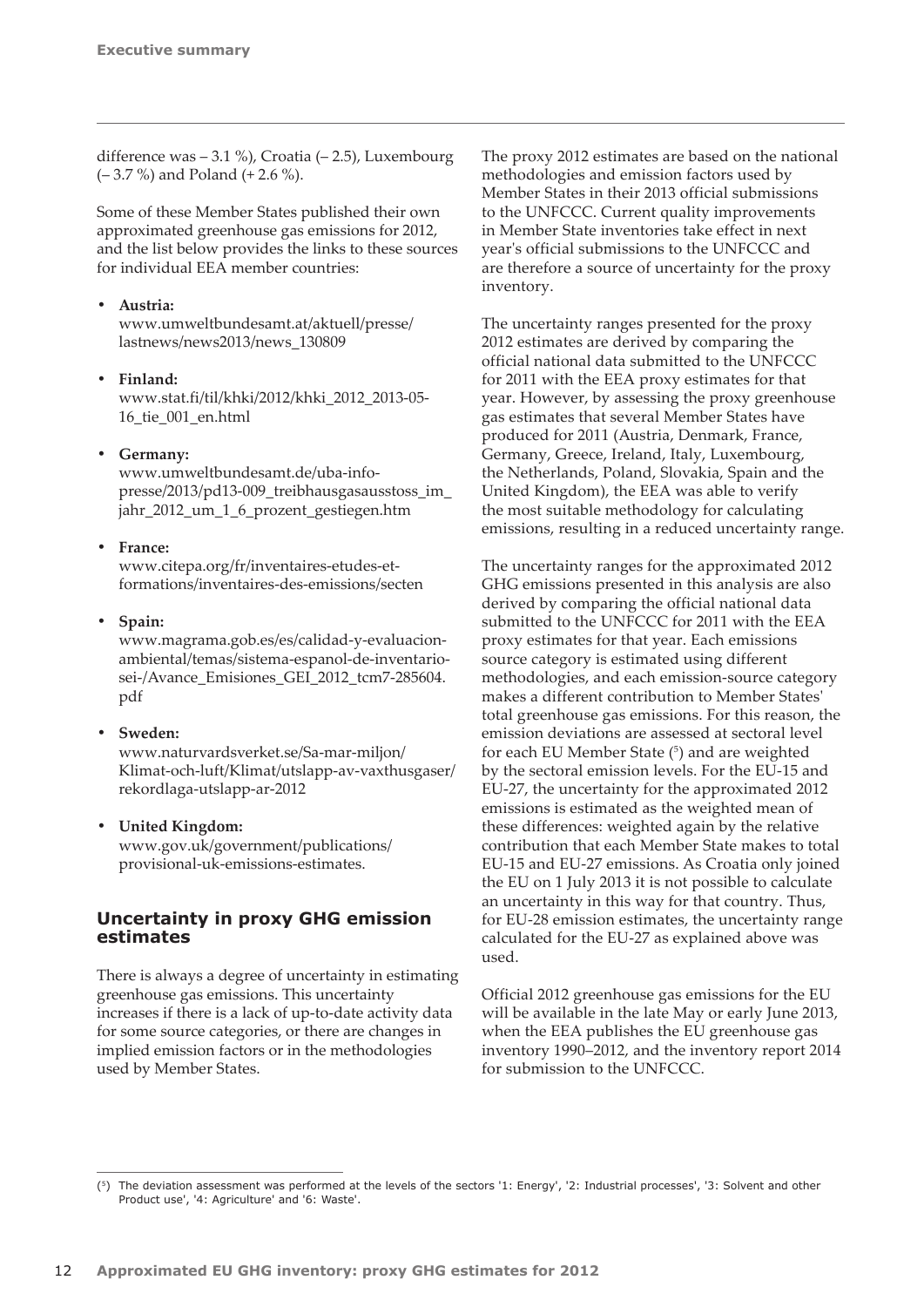

## **Figure ES.4 Change in GHG emission trends in Europe separated between ETS and non-ETS emissions between 2011 and 2012 in percentage**

**Note:** Estonia corrected its energy statistics in September and emissions in non-ETS sectors appear to be overestimated in the current report as a result. The EEA has not been able to incorporate Estonia's late data revision in the Proxy GHG estimates.

**Source:** The EEA's proxy GHG emissions are based on the 2013 EU greenhouse gas inventory to UNFCCC for 1990-2011, on proxy estimates for 2012, and on verified emissions from EUTL as of August 2013.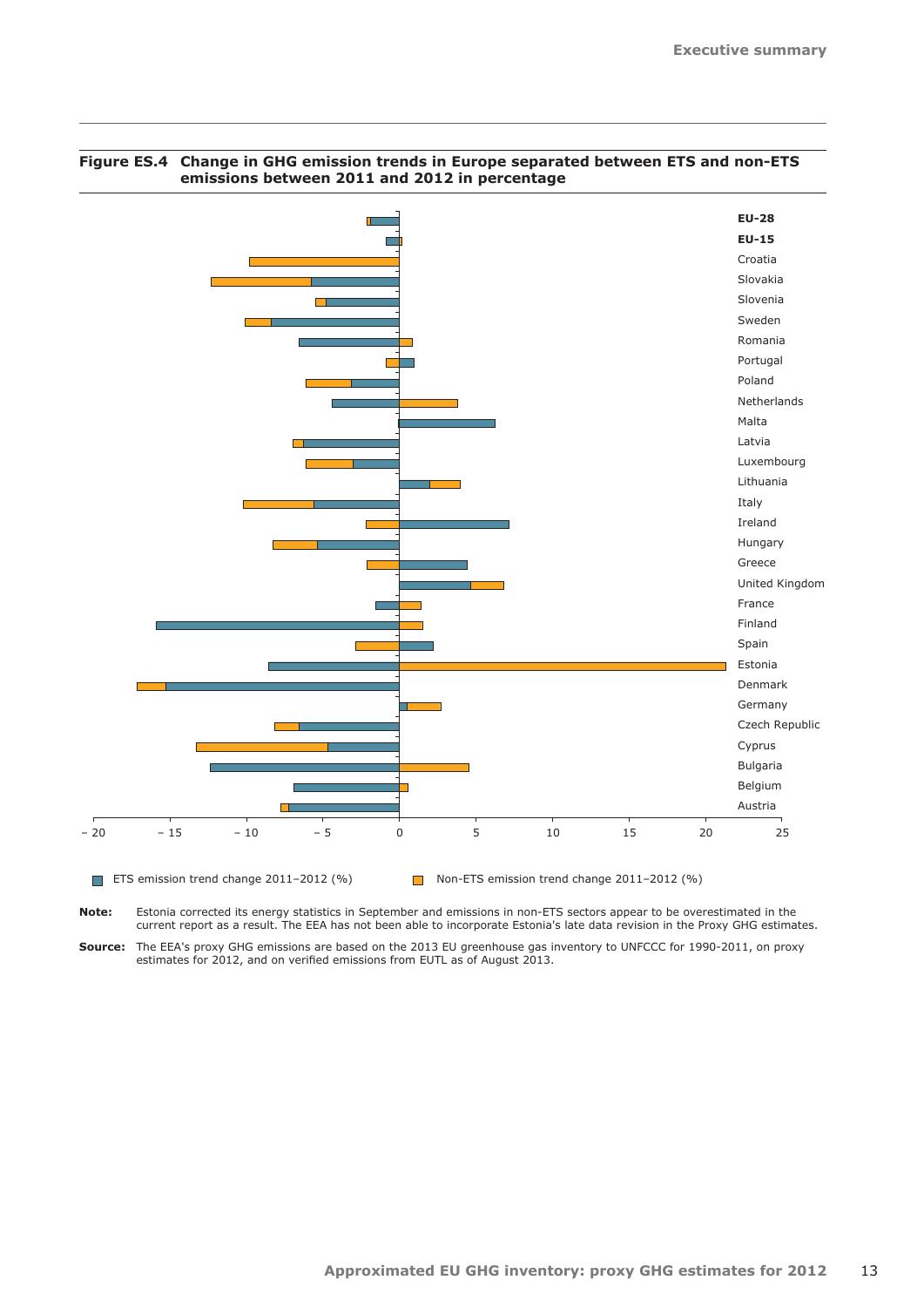# <span id="page-15-0"></span>**References**

BP, 2013, BP Statistical Review of World Energy 2013 (http://www.bp.com/en/global/corporate/about-bp/ statistical-review-of-world-energy-2013/downloads. html) accessed by 16 July 2013.

EC, 2004, Decision No 280/2004/EC of the European Parliament and of the Council of 11 February 2004 concerning a mechanism for monitoring Community greenhouse gas emissions and for implementing the Kyoto Protocol, OJ L 49, 19.2.2004.

EC, 2013, European Commission – Directorate-General for Energy 2012 — quarterly report on European electricity markets (http://ec.europa.eu/ energy/observatory/electricity/electricity\_en.htm) accessed 15 August 2013.

EEA, 2013, 'Greenhouse gas emission trends and projections in Europe 2013 — Tracking progress towards Kyoto and 2020 targets (draft report).

EEA, 2013a, *Annual European Union greenhouse gas inventory 1990–2011 and inventory report 2013,*  EEA Technical Report No 8/2013 (http:// www. eea.europa.eu/publications/european-uniongreenhouse-gas-inventory-2013).

EEA, 2013b, 'EU Emissions Trading Scheme (ETS) data viewer' (http://www.eea.europa.eu/data-andmaps/data/data-viewers/emissions-trading-viewer) accessed 30 July 2013.

EU, 2011, Beyond GDP — Measuring progress, true wealth and the well-being of nations (http://www. beyond-gdp.eu/) accessed 24 September 2011.

Eurostat, 2013a, 'Energy — Database' (http://epp. eurostat.ec.europa.eu/portal/page/portal/energy/ data/database) accessed June-August 2013.

Eurostat 2013b, Electricity production and supply statistics — Statistics Explained (2013/8/1) (http:// epp.eurostat.ec.europa.eu/statistics\_explained/index. php/Electricity\_production\_and\_supply\_statistics).

IEA 2013, Energy prices and taxes, online database, oil products, real index for industry and households (http://www.iea.org/statistics) accessed 16 August 2013.

UNFCCC, 2012, 'Kyoto Protocol base year data', (http://unfccc.int/ghg\_data/kp\_data\_unfccc/base\_ year\_data/items/4354.php) accessed 24 July 2012.

World Steel Association, 2013a, Crude steel production (http://www.worldsteel.org/statistics/ crude-steel-production.html) accessed June 2013.

World Steel Association, 2013b, Blast furnace iron (BFI) production (http://www.worldsteel.org/ statistics/BFI-production.html) accessed June 2013.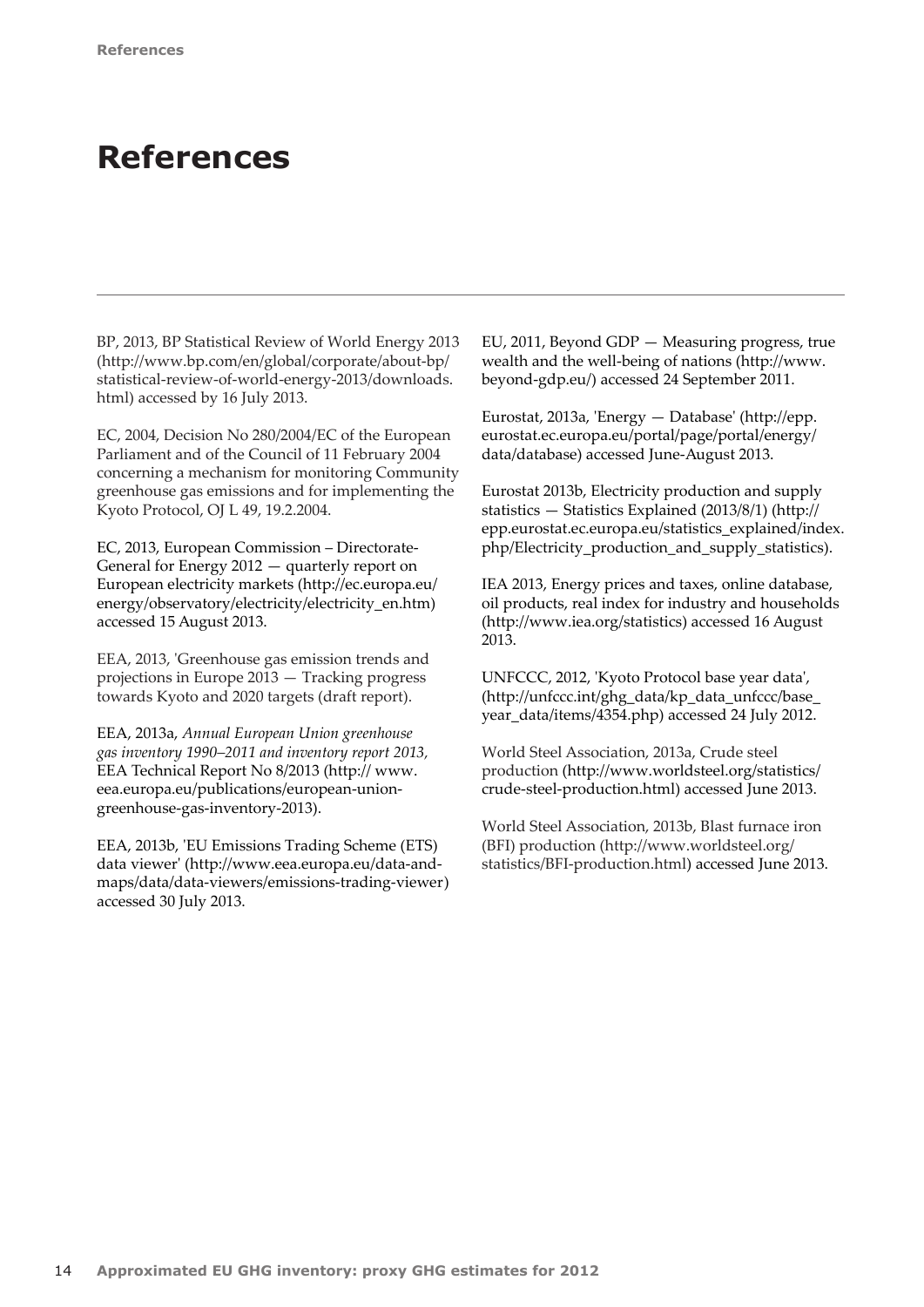European Environment Agency

#### **Approximated EU GHG inventory: proxy GHG estimates for 2012**

2013 — 14 pp. — 21 x 29.7 cm

ISBN 978-92-9213-407-5 doi:10.2800/9304